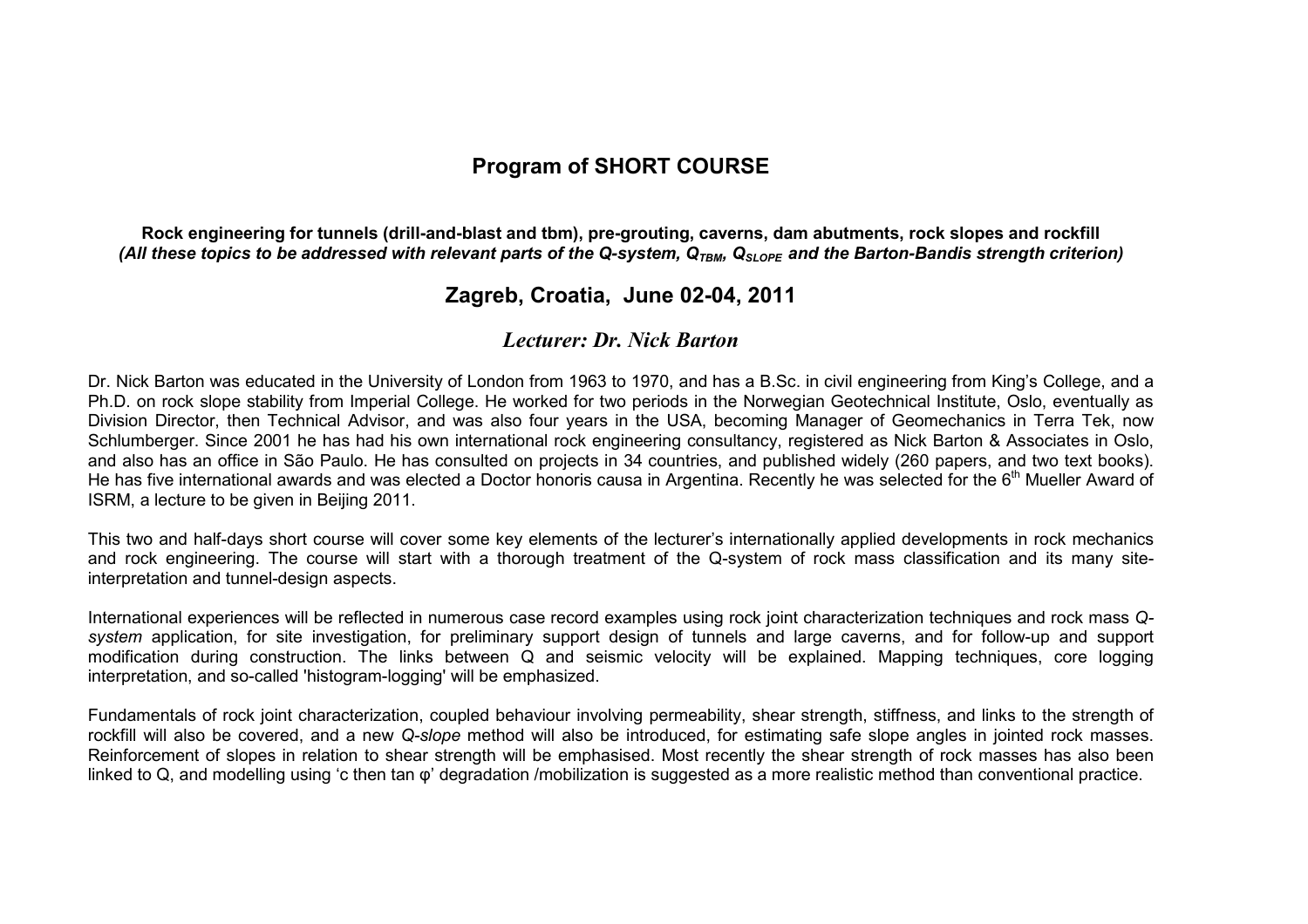| Time              | 02.06.2011. (Thursday)                                                                                                                                                                                                                                                                                                                                                                                             | Time                               | 03.06.2011. (Friday)                                                                                                                                                                                                                                                                                                                                                                                                                                                                                                                                                                                                                                                                                                                                                                                                                                                                                              | 04.06.2011.<br>(Saturday)                                                                                                                    |
|-------------------|--------------------------------------------------------------------------------------------------------------------------------------------------------------------------------------------------------------------------------------------------------------------------------------------------------------------------------------------------------------------------------------------------------------------|------------------------------------|-------------------------------------------------------------------------------------------------------------------------------------------------------------------------------------------------------------------------------------------------------------------------------------------------------------------------------------------------------------------------------------------------------------------------------------------------------------------------------------------------------------------------------------------------------------------------------------------------------------------------------------------------------------------------------------------------------------------------------------------------------------------------------------------------------------------------------------------------------------------------------------------------------------------|----------------------------------------------------------------------------------------------------------------------------------------------|
| 09:00-<br>10:30   | INTRODUCTION TO THE Q-SYSTEM OF ROCK<br><b>MASS CHARACTERIZATION</b><br>Background, motivation, characteristics of<br>➤<br>Q.<br>The six Q-parameters explained with<br>$\blacktriangleright$<br>numerous examples, including Q-<br>roughness Jr-parameter links to the<br>more sophisticated JRC.<br>Q-RMR comparison and useful link-plots.<br>Q-histogram logging.<br>➤<br>Q-Tables and general logging advice. | 09:00-<br>09:30<br>09:30-<br>10:30 | SHEAR STRENGTH OF ROCKFILL-EMBANKMENTS,<br>INTERFACES AND ROCK JOINTS, AND THEIR POINTS<br>OF CONTACT<br>Due to a common situation of 'points-of-contact' under high<br>stress, the shear strengths of these three 'geotechnical<br>materials' are very similar.<br>Large-scale test methods for accepting full-size rockfill are<br>demonstrated.<br>JRC-controlled, and R-controlled behaviour are differentiated<br>in dam foundation scenarios.<br><b>COMBINING BOREHOLE CHARACTERIZATION AND</b><br><b>VARIOUS SEISMIC MEASUREMENTS IN TUNNELLING</b><br>AND DAM FOUNDATION WORKS<br>An illustration of a variety of seismic measurements for<br>characterizing civil engineering sites such as dam<br>foundations, bridge foundations, tunnels and caverns. Cross-<br>correlation between rock quality, velocity, permeability and<br>deformability may be compromised by an EDZ with shear<br>deformation. | 09:00-<br>14:00<br>A 1/2 day trip<br>to a quarry<br>for to practice<br>Q-histogram<br>logging in<br>small groups<br>at various<br>exposures. |
| $10:30-$<br>11:00 | <b>Coffee break/Questions</b>                                                                                                                                                                                                                                                                                                                                                                                      | $10:30-$<br>11:00                  | <b>Coffee break/Questions</b>                                                                                                                                                                                                                                                                                                                                                                                                                                                                                                                                                                                                                                                                                                                                                                                                                                                                                     |                                                                                                                                              |
| $11:00-$<br>12:00 | <b>LINKING Q TO USEFUL PARAMETERS FOR</b><br><b>DESIGN</b><br>$\triangleright$ Core logging examples, including faulted<br>and weathered rock.<br>$\triangleright$ Rock mass strength estimation from Q (CC<br>and FC).<br>$\triangleright$ P-wave velocity, and effects of                                                                                                                                        | $11:00-$<br>12:00                  | <b>INVESTIGATIONS AND DESIGN OF THE LARGEST</b><br><b>CAVERN EVER BUILT, WITH CONTRAST TO A</b><br><b>HYDROPOWER CAVERN IN SEVERELY FAULTED ROCK</b><br>The largest cavern ever built for use by the public, effectively<br>doubling the previous largest span, was built in jointed gneiss<br>in Norway, for initial use in the 1994 Winter Olympic Games.<br>Q-logging site investigation, cross-hole tomography, stress                                                                                                                                                                                                                                                                                                                                                                                                                                                                                        |                                                                                                                                              |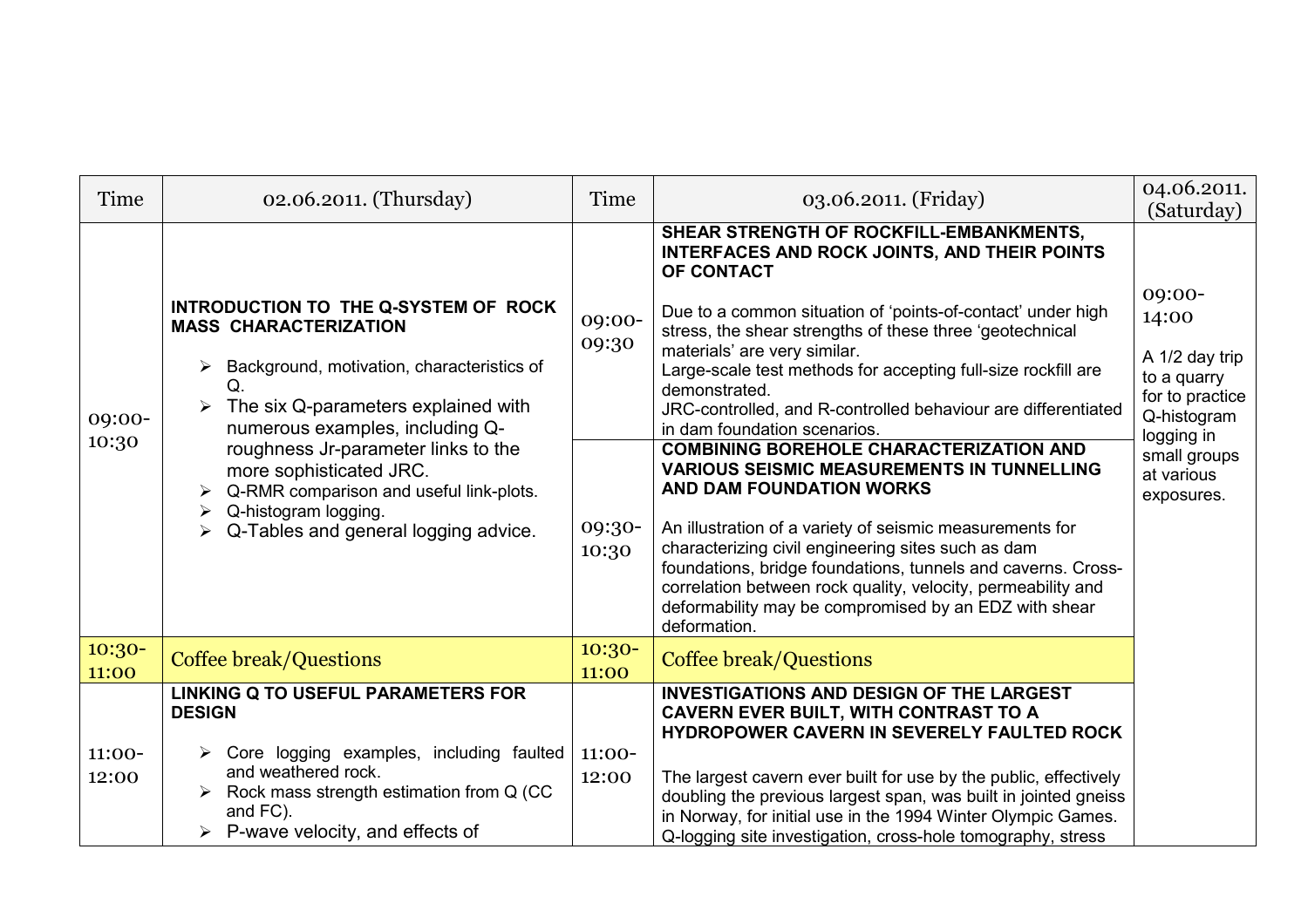|                   | weathering and depth on velocity, and<br>the links to Q.<br>Deformation modulus estimation at depth,<br>from seismic velocity or from Q.<br>Tunnel and cavern convergence estimation<br>from empirical Q formulae.                                                                                                                                                                                                                                                                             |                   | measurement and numerical UDEC-BB modelling and NMT-<br>style permanent support design for this 62 m span cavern<br>are described, including follow-up mapping and monitoring.<br>The 'Class A' predictions of performance proved to be very<br>accurate. A hydropower cavern in faulted rock in Taiwan with<br>special support measures emphasises the range of<br>problems.                                                                                                                                                                                                                                                                                                              |
|-------------------|------------------------------------------------------------------------------------------------------------------------------------------------------------------------------------------------------------------------------------------------------------------------------------------------------------------------------------------------------------------------------------------------------------------------------------------------------------------------------------------------|-------------------|--------------------------------------------------------------------------------------------------------------------------------------------------------------------------------------------------------------------------------------------------------------------------------------------------------------------------------------------------------------------------------------------------------------------------------------------------------------------------------------------------------------------------------------------------------------------------------------------------------------------------------------------------------------------------------------------|
| $12:00-$<br>13:00 | Lunch break                                                                                                                                                                                                                                                                                                                                                                                                                                                                                    | $12:00-$<br>13:00 | Lunch break                                                                                                                                                                                                                                                                                                                                                                                                                                                                                                                                                                                                                                                                                |
| 13:00-<br>14:30   | TUNNEL SUPPORT SELECTION FROM Q<br><b>CLASSIFICATION, AND SUPPORT ELEMENT</b><br><b>PROPERTIES</b><br>Historical development of $Q$ for $B+S(mr)$<br>mesh-based support.<br>NMT tunnel support philosophy.<br>Tunnel support design with B+S(fr) fibre-<br>reinforced shotcrete support.<br>Temporary or permanent support.<br>➤<br>$\triangleright$ Physical performance of S(fr) and<br>bolting.<br>$\triangleright$ Reinforced RRS arches for bad ground.<br>Cost versus Q and tunnel size. | 13:00-<br>14:30   | SLOPE STABILITY PRINCIPLES AND Q <sub>SLOPE</sub> METHOD OF<br><b>CHARACTERISING ROCK SLOPES FOR DECIDING ON</b><br><b>SAFE SLOPE ANGLES</b><br>A slight modification of the Q-system for collecting<br>information on slope-related Q-parameters, including<br>'wedges' made of two different joint sets, and extreme<br>rainfall. Safe slope angles for road cuttings or benches,<br>using core characterization, and/or seismic refraction,<br>and/or pilot-slope logging. Rock reinforcement based on<br>shear strength for slopes that have to be over-<br>steepened, as at dam and spillway sites. Some aspects<br>of coupled behavior involving water pressure and<br>permeability. |
| 14:30-<br>15:00   | <b>Coffee break/Questions</b>                                                                                                                                                                                                                                                                                                                                                                                                                                                                  | 14:30-<br>15:00   | <b>Coffee break/Questions</b>                                                                                                                                                                                                                                                                                                                                                                                                                                                                                                                                                                                                                                                              |